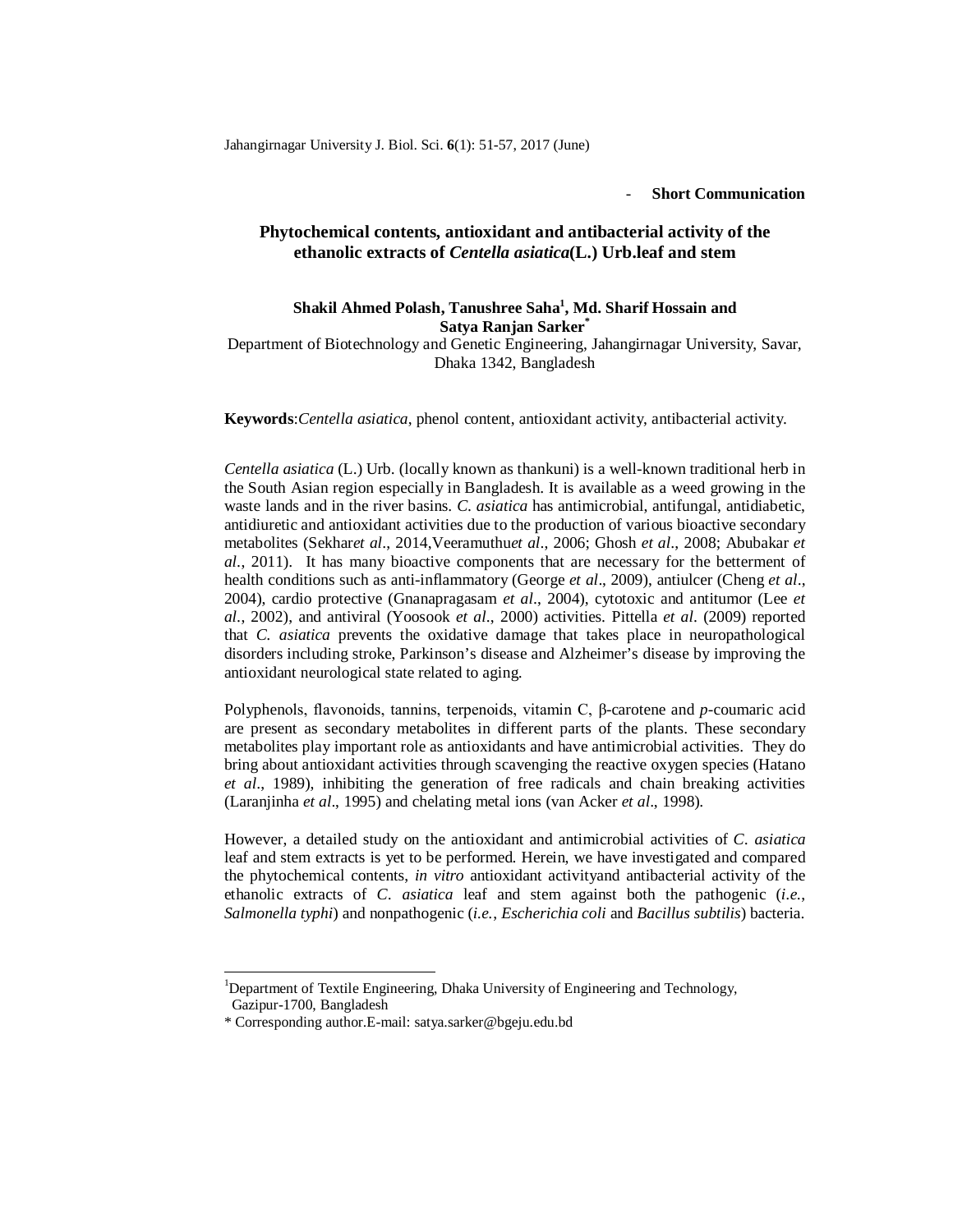*Centella asiatica* herbs were collected from the local market, Savar, Dhaka. The plant was identified and authenticated by a taxonomist of the department of Botany, Jahangirnagar University, Bangladesh.Leaves and stems were separated out and cleansed with tap water followed by a distilled water wash to remove any dirt,dried in the sun and were ground separately into fine powder using mortar and pestle.

The ethanolic extracts of *C. asiatica* leaf and stem were prepared according to the previously published protocol(Polash *et al.,* 2017, Mondal *et al.,* 2017).The plant parts were extracted separately using 70% ethanol upon gentle shaking at 120 rpm and 37°C for 72 hours. It was then filtered using Whatman No. 1 filter paper and the solvent was removed using rotary evaporator to get the dried extracts. Finally, 10 μg/μL of *C. asiatica* extract was prepared using saline solution (*i.e.*, 0.9% NaCl).

The presence of tannins and phenols were confirmed through ferric chloride test(Tiwari*et al.,* 2011). Flavonoids, and saponins were detected using alkaline reagent test(Tiwari *et al.,* 2011), and foam test(Cavalcanti *et al.,* 2014), respectively. Furthermore, Kellar Killani's test was used to reveal the presence of glycosides in the ethanolic extracts (Nagaraja *et al*., 2014).

The total phenol content (TPC) of the ethanolic extracts of *C. asiatica* leaf and stem was determined according to Terpinc *et al.,* 2012, with slight modifications. Briefly, diluted Folin-Ciocalteu's reagent (10%  $v/v$ ) was taken into different test tubes to which  $5\mu g/\mu$ Land 10  $\mu g/\mu$ Lconcentrations of both the leaf and stem extracts were added. A chlorogenic acid (*i.e.*, gallic acid) was used as standard and the concentration of TPC in the samples was derived from the standard curve of gallic acid. Sodium carbonate (7.5 % w/v) was then added to all the test tubes and incubated at room temperature for 60 minutes before taking the absorbance at 765 nm using a UV-visible spectrophotometer (Optizen POP, Korea). Finally, the total phenol content of both the leaf and stem extracts was expressed as gallic acid equivalents (μg GAE/mL).

The antioxidant activity of the ethanolic extracts of *C. asiatica* leaf and stem was investigated by DPPH method according to Manzocco *et al*., 1998 and Braca *et al*., 2001 with slight modifications. Briefly, three different concentrations (*i.e.*, 2.5, 5 and 10  $\mu$ g/ $\mu$ L) of both the extracts were used to investigate their free radical scavenging activity. 50 μL of each concentration of the extracts and standard (*i.e.*, freshly prepared ascorbic acid) were taken in different test tubes and the final volume was adjusted to 500 μL using absolute methanol. Then 500 μL of the methanolic solution of 0.004% DPPH was added to all the test tubes and incubated at  $4 \degree C$  in the dark for 30 minutes. Finally, the absorbance of the solution was measured at 517 nm using a UV-Vis Spectrophotometer (Optizen POP, Korea).

The free radical scavenging activity in percentage  $(\%)$  was calculated from  $(Ab - As)/Ab$ x 100.

Here, Ab is the absorbance of the blank, and As is the absorbance of the standard or extract.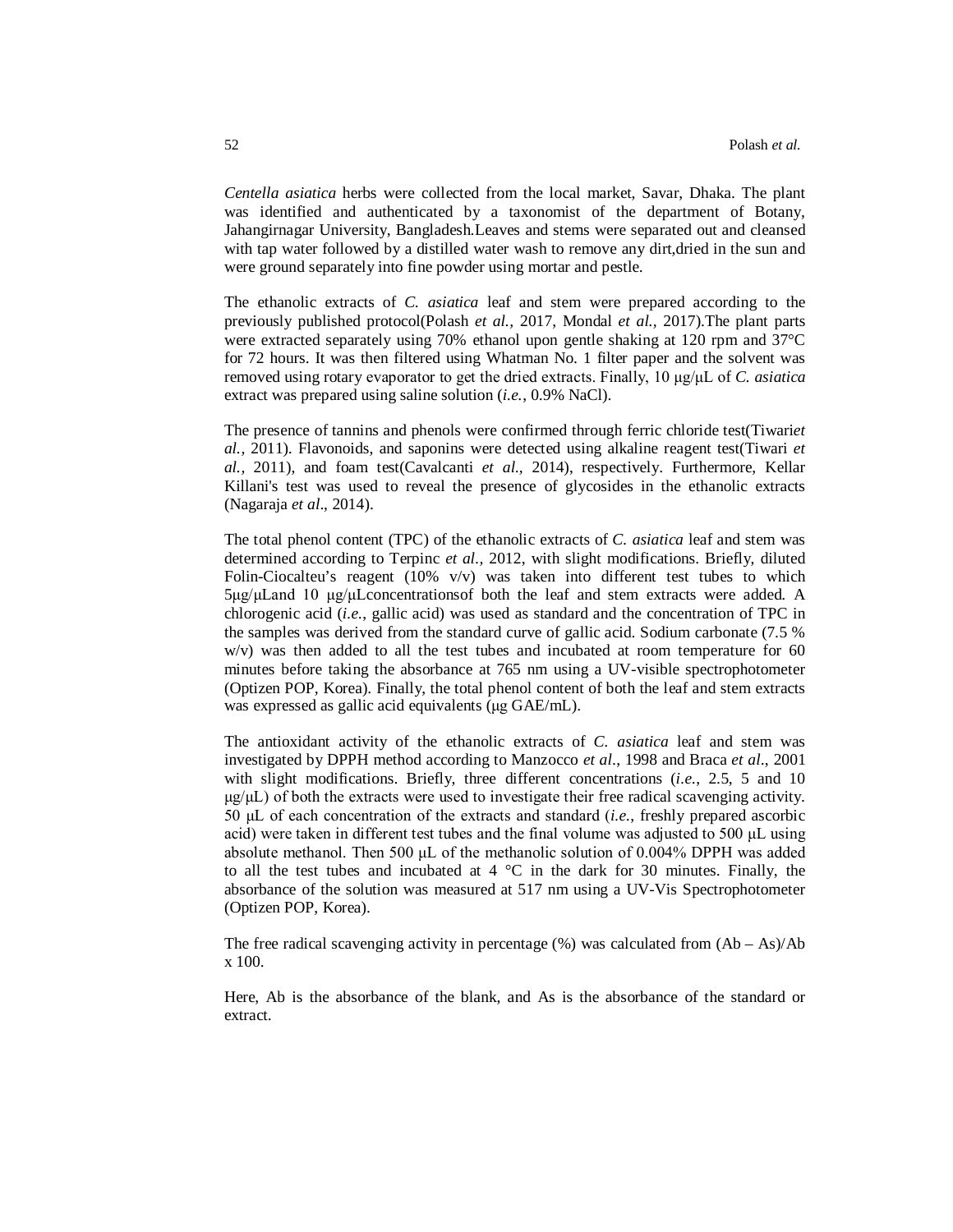The antibacterial property of the ethanolic extract of *C. asiatica* leaf and stem was carried out by disc diffusion method (Bauer *et al*., 1996). A day old starter culture of both the nonpathogenic (*i.e.*, *Escherichia coli*, and *Bacillus subtilis*) and pathogenic (*i.e.*, *Salmonella typhi*) bacteria were uniformly spreaded on LB agar plate to prepare the test plates. At the same time, sterile blank antimicrobial discs  $({\sim}6 \text{ mm in diameter, Oxoid,})$ UK) were soaked with different amounts (i.e., 25, 50 and 100  $\mu$ g) of the extracts and dried properly. Gentamycin (i.e., 100μg) was used as a positive control. The discs containing different amountsof extracts, and Gentamycin were then placed on the test LB agar plates having uniformly seeded bacteria and incubated at 37 °C for 24 hours. The extracts having antibacterial property prevented the growth of bacteria on LB agar media and showed a clear and transparent area surrounding the discs defined as the 'zone of inhibition'. The antibacterialactivities of the extracts were determined by measuring the diameter (in millimeter) of the zones of inhibition.

The results of phytochemical screening are qualitative data. *C. asiatica* leaf and stem extracts showed that various phytochemicals are present in the ethanolic extracts (Table 1). Both the ethanolic extracts showed the presence of several phytochemicals. The antioxidant activity of plant extracts depend on the flavonoid contents. Leaf extract showed greater (++) presence of flavonoid (Chahmi *et al*., 2015; Kumar *et al.*, 2013) when compared to that of stem extract (+). However, the phenol content was higher in the stem extract when compared to that of the leaf extract. Ethanolic leaf extract showed the maximum amount  $(++)$  of tannin, saponin, and glycoside. By contrast, there was no saponin present in the ethanolic stem extract of *C. asiatica*.

| Test                                                                                          | Leaf         | Stem                     |
|-----------------------------------------------------------------------------------------------|--------------|--------------------------|
| Tannin                                                                                        | $+++$        | $^{++}$                  |
| Flavonoid                                                                                     | $^{++}$      |                          |
| Saponin                                                                                       | $+++$        | $\overline{\phantom{0}}$ |
| Phenol                                                                                        | $^{++}$      | $^{+++}$                 |
| Glycoside<br>____<br>the contract of the contract of the<br>the company's company's company's | $++$<br>____ |                          |

**Table 1. Phytochemical tests of the ethanolic extracts of** *C. asiatica* **leaf and stem**

 $N.B: +++=$  Strong;  $++$  = Moderate;  $+=$  Weak;  $-$  = Negative.

Gallic acid was used as a standard to compare the total phenol content (TPC) of the ethanolic extracts of *C. asiatica* leaf and stem and the value of TPC was expressed in μg GAE/mL. The maximum TPC was found in the stem extract at both the concentrations (*i.e.*, 5 and 10 μg/μL) when compared to that of the leaf extract. The value of TPC increased as the concentration of both the extracts were increased (Fig. 1).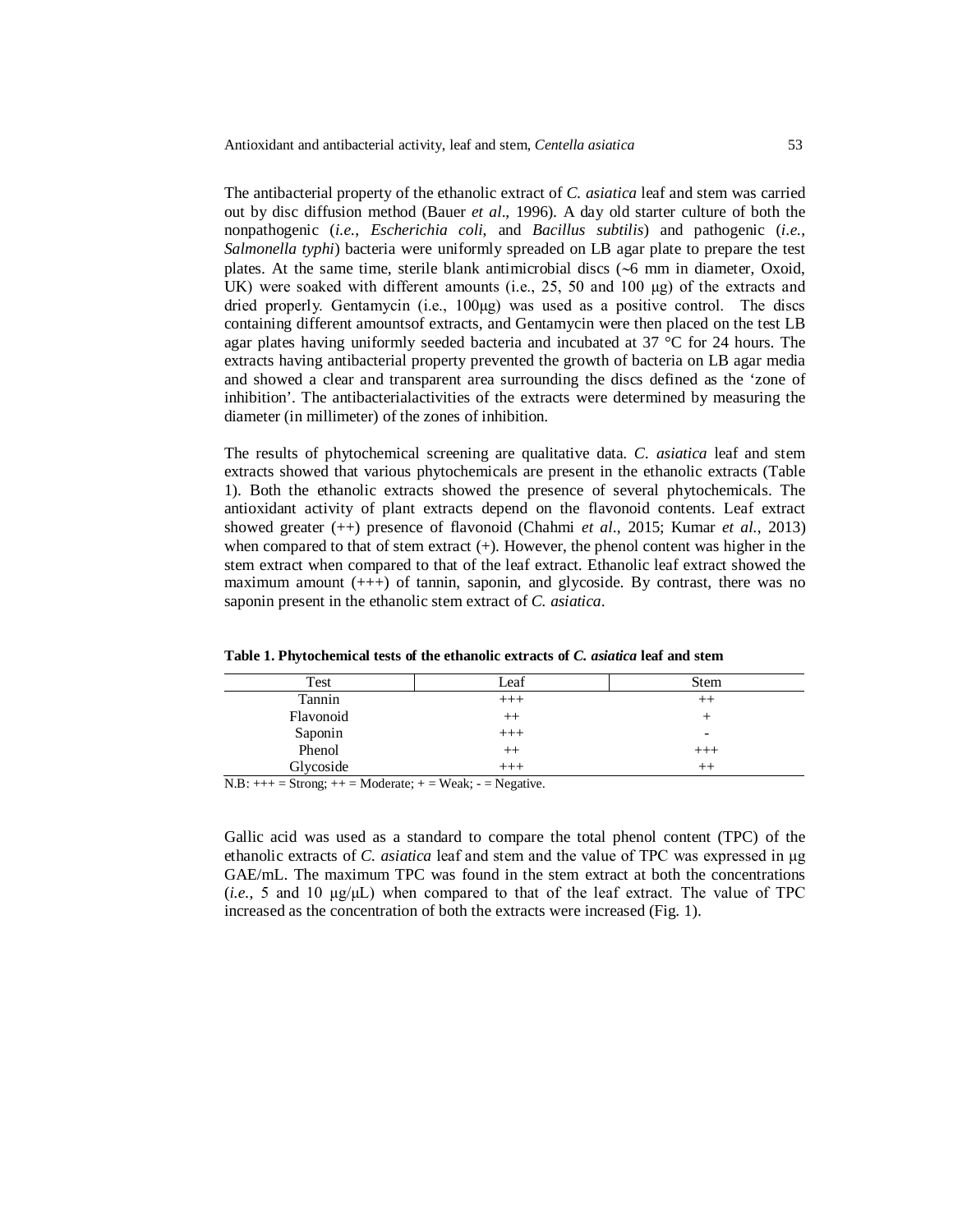

**Fig. 1.Total phenol content (TPC) of the ethanolic extracts of** *C. asiatica* **leaf and stem. Two different concentrations (***i.e.,* **5 and 10 μg/mL) were used to determine the TPC of both the extracts. Testes were carried out three different times and the value of n was equal to 3**

The antioxidant activity of the stem extract was slightly higher than that of the leaf extract at all the concentrations (Fig. 2). The greater free radical scavenging activity of the stem extract is directly proportional to its higher total phenol content (Spiridon *et al.,* 2011). The antioxidant activity was also increased as the concentration of the extracts were increased from 2.5 μg/mL to 10 μg/mL.



**Fig. 2. Free radical scavenging activity of the ethanolic extracts of** *C. asiatica* **leaf and stem. Three different concentrations (***i.e.***, 2.5, 5 and 10 μg/mL) of the extracts were used to measure the free radical scavenging activity**

The stem extract showed greater sensitivity against *E. coli* when compared to leaf extract. However, the antibacterial activity of leaf extract was more to *S. typhi* and *B. subtilis* than that of the extract obtained from the stem (Table 2). The zone of inhibition (in millimeter)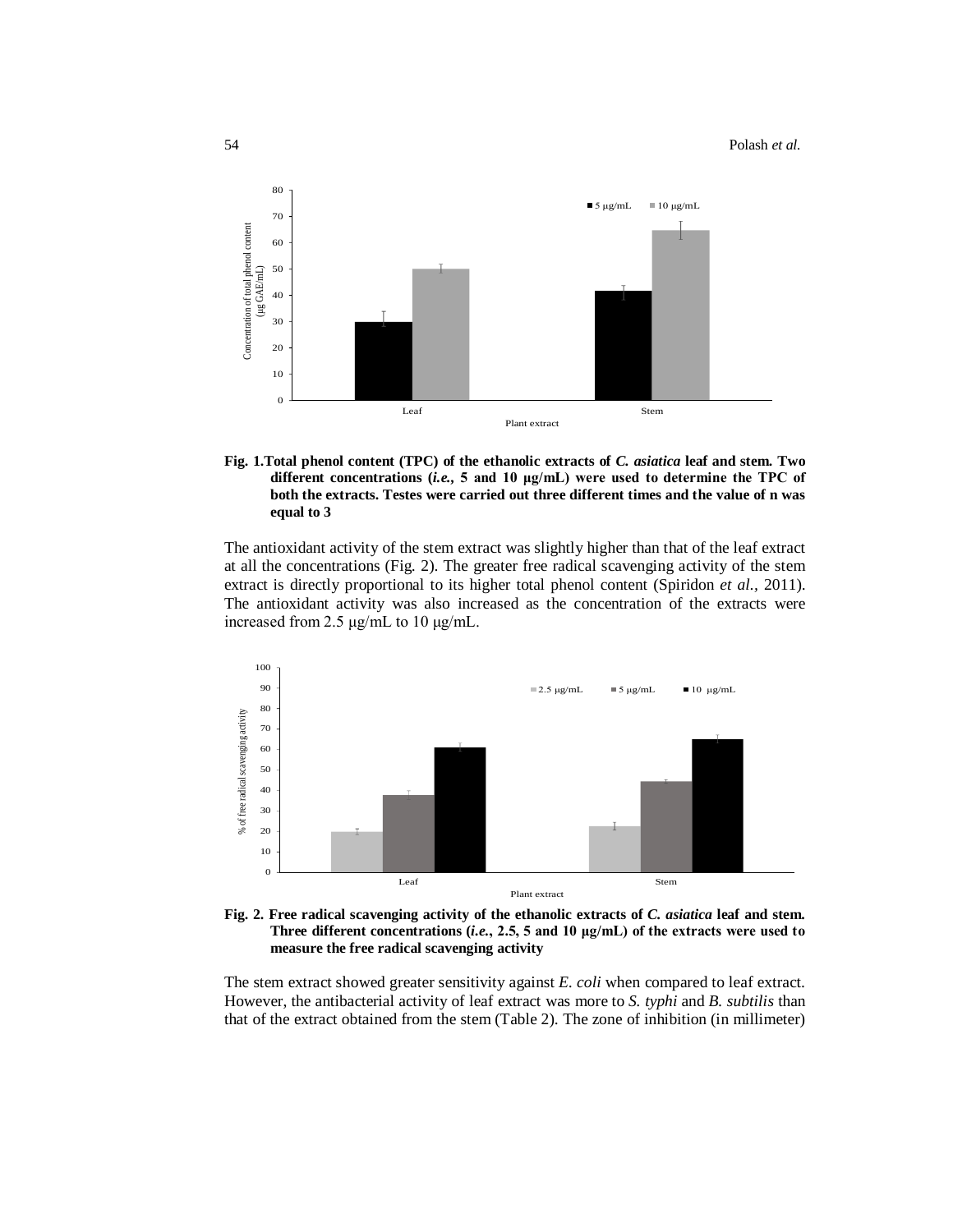increased with the increased concentration of both the extracts against *S. typhi,E. coli* and *B. subtilis*. The leaf extract had the maximum zone of inhibition against *E. coli* (i.e., 10.33±0.98 mm) followed by *B. subtillis* (i.e., 9.8±0.36 mm) and *S. typhi (*i.e.,8.5±0.67 mm). Similarly, the stem extract also showed the maximum zone of inhibition against *E. coli* (i.e., 11.21±0.62 mm) followed by *B. subtillis* (i.e., 7.95±0.41 mm) and *S. typhi* (i.e., 7.5 $\pm$ 0.33mm). This difference in the antibacterial activity of the extracts is due to the different cell wall composition of the gram negative (*i.e.*, *E. coli*) and gram positive (*i.e.*,*B. subtilis*) bacteria (Elisha *et al.,* 2017). This difference may also be due to the presence of different phenolic and other secondary metabolite constituents in the stem and leaf extracts.

|                                  | Concentration | Zone of inhibiton (mm) |                  |                          |
|----------------------------------|---------------|------------------------|------------------|--------------------------|
| Sample                           | (µg/µL)       | Salmonella typhi       | Eschericia coli  | <b>Bacillus</b> subtilis |
| Leaf extract                     | 2.5           | $6.6 \pm 0.85$         |                  | $6.1 \pm 0.23$           |
|                                  |               | $7.1 \pm 0.33$         | $8.67 \pm 0.42$  | $6.7 \pm 0.17$           |
|                                  | 10            | $8.5 \pm 0.67$         | $10.33 \pm 0.23$ | $9.8 \pm 0.36$           |
| Stem extract                     | 2.5           |                        | $6.49 \pm 0.98$  |                          |
|                                  | 5             | $6.5 \pm 0.28$         | $8.52 \pm 0.73$  | $7.2 \pm 0.62$           |
|                                  | 10            | $7.5 + 0.33$           | $11.21 \pm 0.62$ | $7.95 \pm 0.41$          |
| Positive control<br>(Gentamycin) | 10            | $24.7 \pm 0.91$        | $27.9 \pm 0.29$  | $32.33 \pm 0.5$          |

**Table 2. Antibacterial activity of the ethanolic extracts of** *C. asiatica* **leaf and stem**

It can be concluded that the phytochemical constituents of the ethanolic extracts of *C. asiatica* leaf and stem are different.The stem extract showed greater*in vitro* free radical scavenging activity when compared to that of the leaf extracts. Both the extracts showed antibacterial activity against a wide range of bacteria such as *E. coli*, *Salmonella typhi*, and *Bacillus subtilis*. More specifically, the stem extract had the maximum antibacterial activity against *E. coli*, and the leaf extract had the maximum antibacterial activity against *B. subtillis*.

**Acknowledgment:** This research was supported by Jahangirnagar University Research Grants 2014-15, Savar, Dhaka 1342, Bangladesh, and University Grants Commission Research Grants 2015-16, Govt. of Bangladesh.

**Conflicts of interest:** The authors declare no conflict of interest whatsoever.

## **REFERENCES**

- Abubakar, S., Ahmed, Q.U., Othman, A.S. and Omar, M.N. 2011. Bacteriostatic and bactericidal activity of the polar and non-polar extracts of Andrographis paniculata against skin disease causing pathogenic bacteria. J. Med. Plants Res.**5**:7-14.
- Bauer, A.W., Kirby, W.M., Sherris, J.C. and Truck, M. 1996. Antibiotic susceptibility testing by a standardized single disc method. Am. J. Clinic. Pathol.**45** (4): 493-496.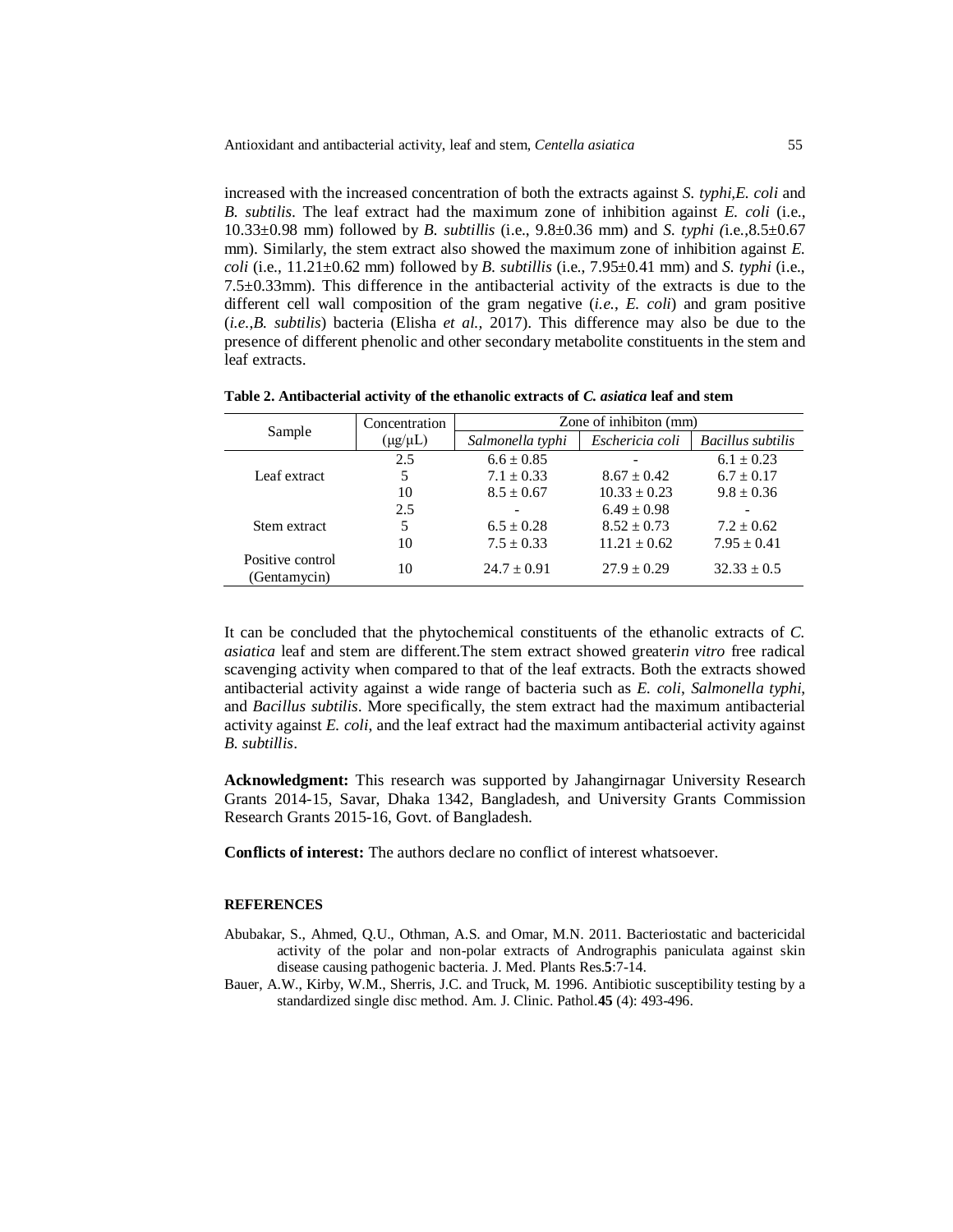- Braca, A., Tommasi, N.D., Bari, L.D., Pizza, C., Politi, M. and Morelli, I. 2001. Antioxidant principles from Bauhinia terapotensis. J. of Nat. Prod.**64**: 892–895.
- Cavalcanti, A.C., Gomes,A.N.P., Porto,N.M., Agra, M.F., Moura, T.F.A.L. and Oliveira, E.J. 2014. Phamacognostic evaluation of *Cissampelossympodialis*Eichl leaves. South Afr. J. Bot. **93**: 70–78.
- Chahmi, N., Anissi, J., Jennan, S.,Farah, A., Sendide, K. and El Hassouni, M. 2015. Antioxidant activities and total phenol content of *Inulaviscosa*extracts selected from three regions of Morocco. Asia *Pac.* J. of *Trop.* Biomed. **5** (3): 228-233.
- Cheng, C.L., Guo, J.S., Luk, J. and Koo, M.W.L. 2004. The healing effects of *Centella*extract and asiaticoside on acetic acid induced gastric ulcers in rats. Life Sci.**74**(18):2237-2249.
- Elisha, I.L., Botha, F.S., McGaw, L.J. and Eloff, J.N.2017. The antibacterial activity of extracts of nine plantspecies with good activity against *Escherichia coli* against five other bacteria and cytotoxicity of extracts.**17**(1): 133.
- George, M., Joseph, L. and Ramaswamy. 2009. Anti-allergic, antipruritic, and anti-inflammatory activities of *Centella asiatica*extracts. Afr. J. Tradit.Compl.Altern. Med. **6**(4):554–559.
- Ghosh, A., Das, B.K., Roy, A., Mandal, B. and Chandra, G. 2008. Antibacterial activity of some medicinal plants. J. of Nat. Med.**62**:259-262.
- Gnanapragasam, A., Ebenezar, K.K., Sathish, V., Govindaraju, P. and Devaki, T. 2004. Protective effect of *Centella asiatica*on antioxidant tissue defense system against adriamycin induced cardiomyopathy in rats. Life Sci.**76**(5):585-597.
- Hatano, T., Edamatsu, R., Hiramatsu, M., Moti, A., Fujita, Y., Yasuhara, T., Yoshida, T. and Okuda, T. 1989. Effects of tannins and related polyphenols on superoxide anion radical, and on 1,1-diphenyl-2-picrylhydrazyl radical. Chem. Pharma. Bull.**37**:2016–2021.
- Kumar, S. and Pandey, A.K. 2013. Chemistry and biological activities of flavonoids: An overview. The Scientific World Journal. Article Id 162750:1-16.
- Laranjinha, J., Vieira, O., Madeira, V. and Almeida, L. 1995. Two related phenolic antioxidantswith opposite effects on vitamin E content in low density lipoproteins oxidized byferrylmyoglobin:consumption vs regeneration. Archives of Biochem.Biophys. **323**(2):373–381.
- Lee, Y.S., Jin, D.Q., Kwon, E.J., Park, S.H., Lee, E. S., Jeong, T.C., Nam, D.H., Huh, K. and Kim, J.A. 2002. Asiatic acid, a triterpene, induces apoptosis through intracellular  $Ca^{2+}$  release and enhanced expression of p53 in HepG2 human hepatoma cells. Cancer Lett.**186**(1):83- 91.
- Manzocco, L., Anese, M. and Nicoli, M.C. 1998. Antioxidant properties of tea extracts as affected by processing. LWT-Food Sci. Technol.**31**(7-8):694-698.
- Mondal, R., Polash,S.A., Saha, T., Islam, Z., Sikder, Md.M.,Alam, N., Hossain, Md.S. and Sarker, S.R.2017. Investigation of the phytoconstituentsand bioactivity of various parts of wild type and cultivated *Phyllanthus emblica*L. Advances in Biosci.Biotechnol.**8**, 211-227.
- Nagaraja, Y. P. and Chandrashekhar, B. 2014. Phytochemical, antibacterial and antioxidant activity of *Andrographis paniculata* Nees. Int. J. Sci.Res.**3**(8):846-850.
- Pittella, F., Rafael, C. Dutra, Dalton, D. Junior, Miriam, T.P. Lopes and Nádia, R.Barbosa. 2009. Antioxidant and cytotoxic activities of *Centella asiatica* (L). Urb. *Int. J.of Mol. Sci.***10**(9):3713-3721.
- Polash, S.A., Saha, T., Hossain, M.S. and Sarker, S.R. 2017. Investigation of the phytochemicals,antioxidant, and antimicrobial activity of the *Andrographis paniculata* leaf and stem extracts. Advances in Biosci. Biotechnol.**8**, 149162.
- Spiridon, I., Bodirlau, R. and Teaca, C. 2011. Total phenolic content and antioxidant activity of plants used in traditional Romanian herbal medicine. Central European Journal of Biology.**6**(3): 388-396.